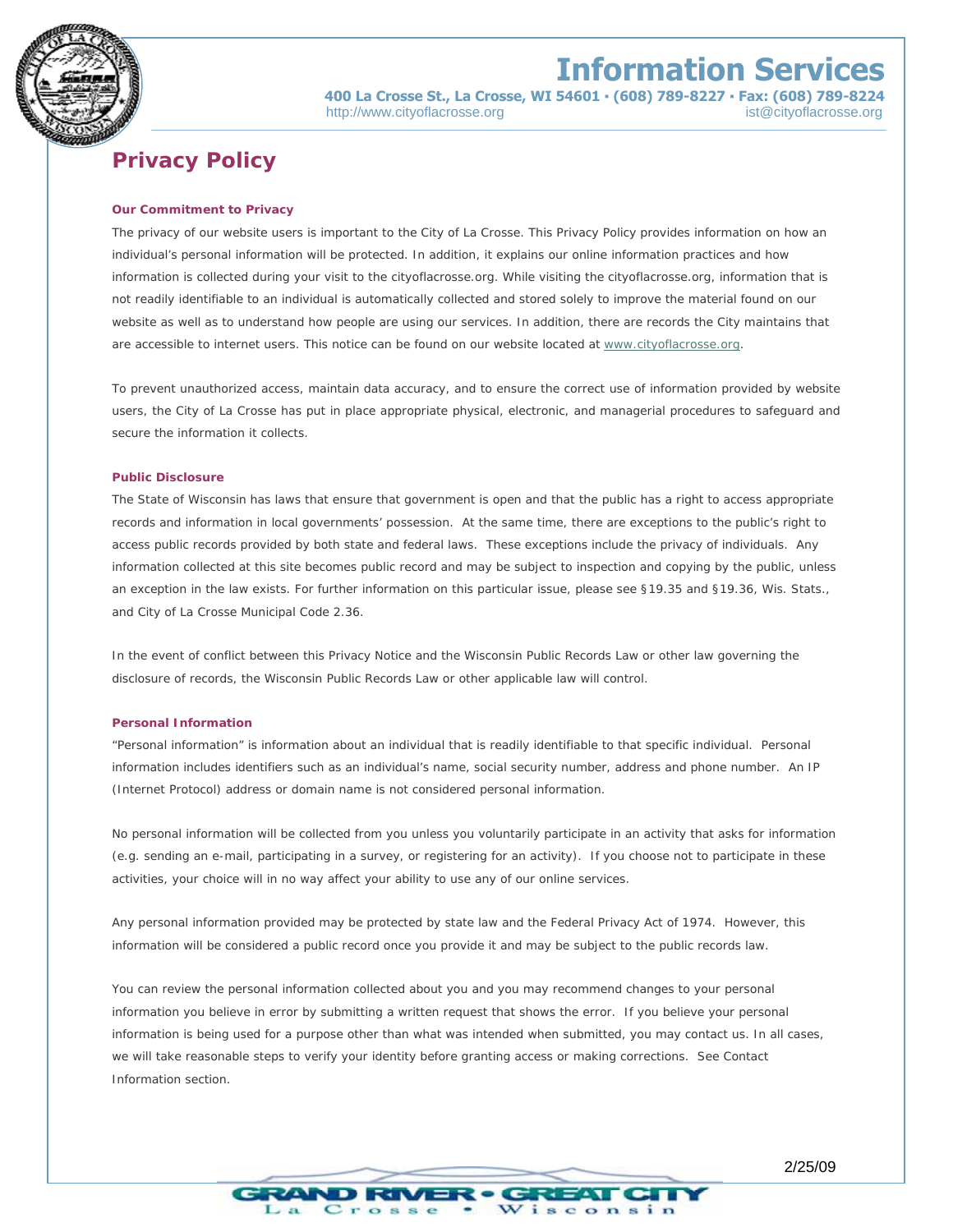



### **400 La Crosse St., La Crosse, WI 54601 ▪ (608) 789-8227 ▪ Fax: (608) 789-8224**

http://www.cityoflacrosse.org ist@cityoflacrosse.org ist@cityoflacrosse.org

#### **The Information We Collect**

With minimal exception, this policy governs all information collected on or submitted to the City of La Crosse website. In some areas of the City website, citizens and visitors can order goods or services, make information requests, or access links to other public information resources. The types of personal information the City collects at various points in the City website include:

- Personal and/or business names
- Addresses
- Email addresses
- Telephone numbers
- Fax numbers
- Specific information to describe a complaint or request information
- Credit/Debit card information
- Parking ticket identification numbers
- Permit identifications

The primary reason that we collect and maintain this information is to serve you and administer the activities and services provided by the City. The information may not be limited to text characters, but may include video, audio or graphic formats you provide to us. The information is retained in accordance with the Wisconsin Public Records Law.

#### **The Way We Use Information**

Information you provide over one or more of the internet services on [www.cityoflacrosse.org](http://www.cityoflacrosse.org/) is used only for the purpose designated and is then provided to the appropriate City department. The City does not sell, disclose or share this information with outside parties except to the extent necessary to complete the transaction or registration requested.

#### **Our Commitment to Data Security**

In the future, customers will be able to transact financial business with the City through various e-commerce applications developed by the City Information Services. To protect this information, the City of La Crosse has taken many steps to safeguard the integrity of its telecommunications and computing infrastructure, including but not limited to credit card verification services, up-to-date encryption technologies and routine testing.

#### **Password Information**

Usernames and passwords or PINs may be required to access an online service offered by the City of La Crosse. No representative of the City of La Crosse will request a user to reveal his/her username, password or PIN, nor will this this information be shared with or disclosed to any other person unless required to do so by law. However, online systems may offer the built-in capability to securely assist users who have lost or forgotten their PIN or password.

#### **Credit Card Information**

The City of La Crosse does not save credit card information. The information collected during the purchase of a good or service is used only for the duration of the transaction and will not be permanently retained.

#### **Cookies**

What are cookies? Cookies are small pieces of information, which may include an anonymous unique identifier that is sent

œ

FI EATT

isconsin

**B-COV** 

 $C$ rosse